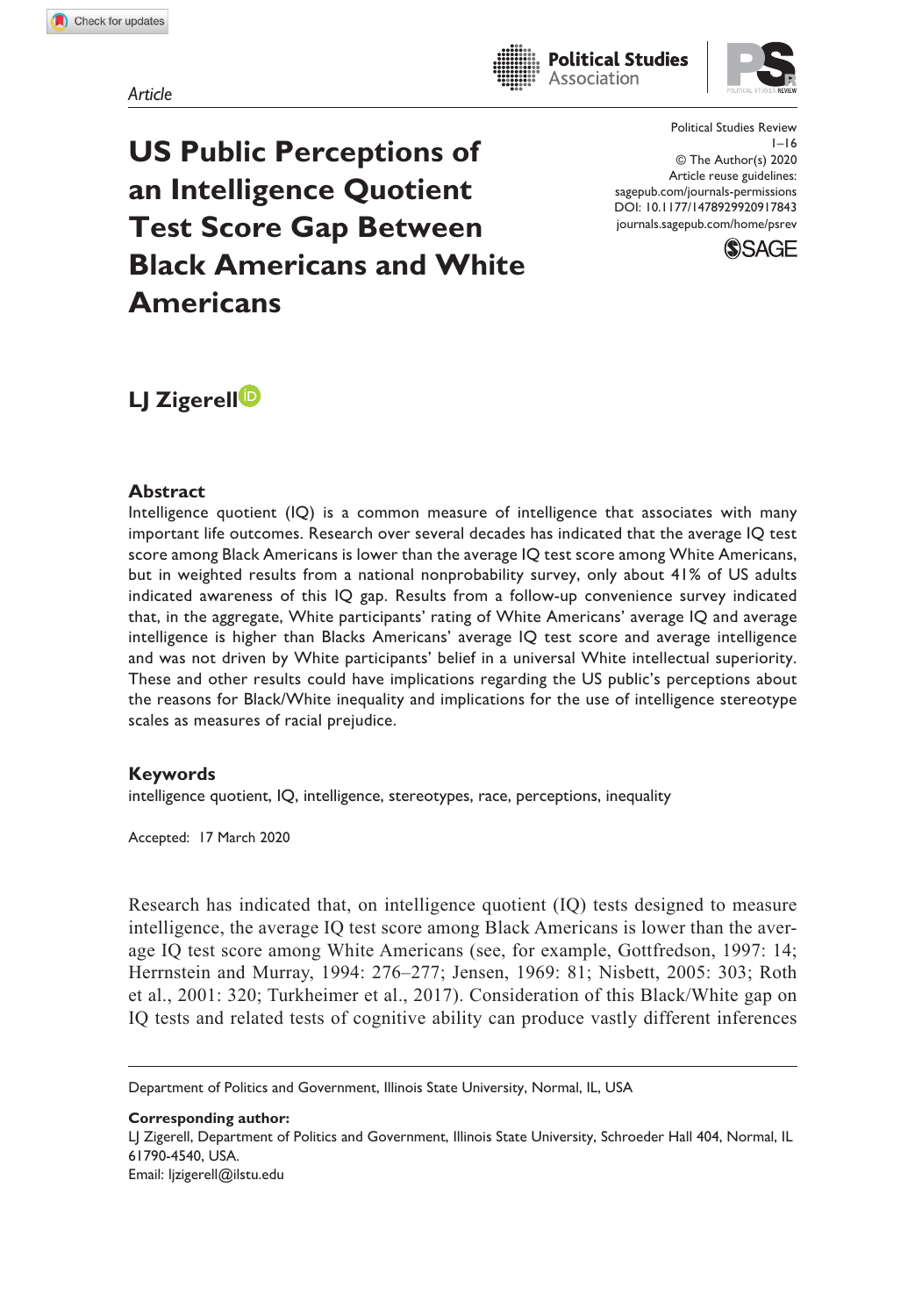about the reason for Black/White inequality in domains in which intelligence is a plausible influence.

For example, Flynn (1991: 119) discussed how data from 1980 indicated that, even though Black Americans were underrepresented in managerial, professional, or technical occupations compared with White Americans, Blacks Americans were overrepresented in these high-status occupations relative to the representation that would be expected based on mean IQ levels. Similarly, Jencks and Phillips (1998) reported data from the early 1990s indicating that the Black/White income gap was nontrivially lower when holding constant scores on the Armed Services Vocational Aptitude Battery and that, even though in unadjusted analyses Blacks were about 17 percentage points less likely to have graduated from college than Whites, Blacks were nonetheless about 6 percentage points more likely to have graduated from college than Whites when controlling for 12th-grade test scores in vocabulary, reading, and math.

Like with the Black disadvantage in these earlier uncontrolled analyses, Black Americans still have less positive outcomes than White Americans have in many important domains, such as educational achievement (De Brey et al., 2019), elite college representation (Ashkenas et al., 2017), occupational status (Tran et al., 2019), income (Wilson, 2018), health (Artiga and Orgera, 2019), and mortality risk (National Center for Health Statistics, 2019). Individual-level variation in such domains has been linked to individual-level variation in IQ test scores (e.g. Čukić et al., 2017; Deary et al., 2007; Der et al., 2009; Strenze, 2007), and a recent survey indicated that the US population on net perceives being intelligent to be an important factor in getting ahead in life (Suhay et al., 2020). Thus, the relative on-average performance of Blacks and Whites on IQ tests can be an important consideration for informing perceptions of the extent to which Black Americans' disadvantage in particular domains is attributable to non-IQ factors such as anti-Black discrimination and for informing preferences about policies to remediate Black Americans' disadvantage in these domains.

However, in survey data described as follows, a substantial percentage of US adults indicated the belief that there is no Black/White IQ test score gap. Moreover, most participants substantially underestimated the size of this gap, compared with the estimated size based on the academic literature on IQ. Misperceptions about the presence of a Black/White IQ test score gap varied sufficiently by race and political orientation to plausibly account for some of the disagreement between Blacks and Whites and liberals and conservatives over policies intended to remediate Black/White inequality in important life outcomes, to the extent that increased attributions of Black/White inequality to the Black/White IQ test score gap reduce attributions of such inequality to anti-Black discrimination or to other non-IQ factors. In addition, incorrect responses about the Black/White IQ test score gap associated with political orientation in a way that raises questions about the validity of the common practice of using intelligence stereotype scales to measure racial prejudice.

### **Literature Review**

The Black/White IQ test score gap is a generalization about groups. Research has documented that such generalizations are often accurate (Jussim et al., 2009), including generalizations about racial or ethnic groups. For example, Ashton and Esses (1999: 233) reported that a sample of undergraduates at the University of Western Ontario who had attended a high school in Canada were "reasonably accurate" in ordering nine ethnic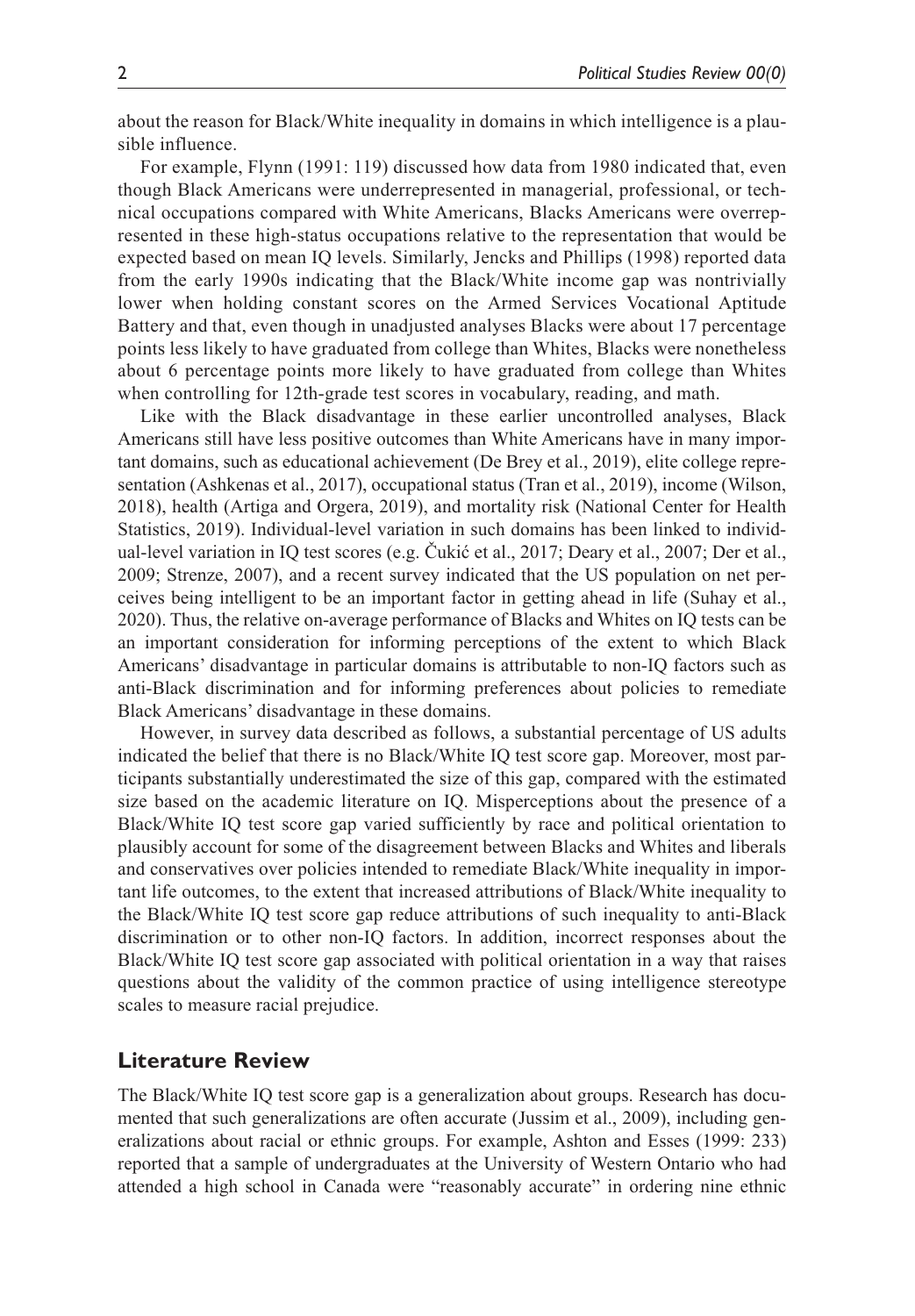groups by average course grade across Toronto high school grade levels, and Kaplowitz et al. (2003) reported results from a 1995 survey in Michigan that indicated that participants' mean ordering of Blacks and Whites was correct for out-of-wedlock births, poverty status, family income, and college graduate income.

However, research has also documented inaccurate generalizations about racial or ethnic groups, such as the 2002 Gallup/Phi Delta Kappa poll reported on in Crabtree (2002), in which only 49% of Americans indicated that academic achievement for White students is higher than academic achievement for Black and other minority students. Moreover, in some instances participants have correctly ranked groups but incorrectly estimated the gaps between groups. Estimates of the size of the Black/White gaps in Kaplowitz et al. (2003) tended to not fall within 20% of the true value, and participants in Kraus et al. (2017) on average correctly indicated that Black Americans lag White Americans in income and wealth but were nontrivially incorrect in their estimates of current levels of income and wealth inequality.

Generalizations about racial groups can be informed by factors such as the racial composition of one's county during adolescence (see Goldman and Hopkins, 2020) and the content of news and entertainment that a person consumes (see Oliver et al., 2007). Reported perceptions about racial groups can also be affected by social desirability in which survey respondents hide their true perceptions. For example, Morning et al. (2019) indicated that participants given a direct item were less likely to indicate acceptance of the claim that "Genetic differences contribute to income inequality between black and white people," compared with participants in a list experiment that permitted participants to conceal their acceptance of the claim. Given contemporary norms regarding racial equality, it is reasonable to expect social desirability to reduce selection of a response that indicates a relative Black disadvantage on tests of intelligence.

Reported generalizations about racial groups can also be influenced by a motivated responding that reflects a participant's desired patterns for racial groups instead of the patterns that the participant would have reported based on an earnest evaluation of the evidence available to the participant. Such motivated responding was detected in experiments reported in Bullock et al. (2015) and Prior et al. (2015), in which monetary incentives for correct responses reduced factual disagreement between Democratic respondents and Republican respondents on politically relevant items. Given this evidence and other evidence that motivated responding can differ by political orientation (e.g. Schaffner and Luks, 2018), it is reasonable to expect divergence by political orientation in responses about the politically relevant question of relative Black/White performance on tests of intelligence.

Winegard and Winegard (2017: 197) discussed the concept of "cosmic egalitarianism," in which certain groups are thought to be "relatively equal on all socially desired traits". Motivated responding due to such cosmic egalitarianism could influence reported perceptions of relative Black/White performance on IQ tests, with responses influenced by cosmic egalitarianism plausibly more concentrated among participants on the political Left. Moreover, anti-Black animus is plausibly more common on the political Right, with evidence such as polling indicating that a higher percentage of Republicans than of Democrats consider interracial marriage to be morally wrong (Frankovic, 2018). Opposition to interracial marriage loaded onto the same factor as Black/White intelligence stereotyping did in Virtanen and Huddy (1998), so some participants might perceive that opposition to interracial marriage could be justified by Black/White differences in intelligence; if so, motivated responding due to anti-Black animus might increase reported perceptions of a Black disadvantage relative to Whites on IQ tests, with this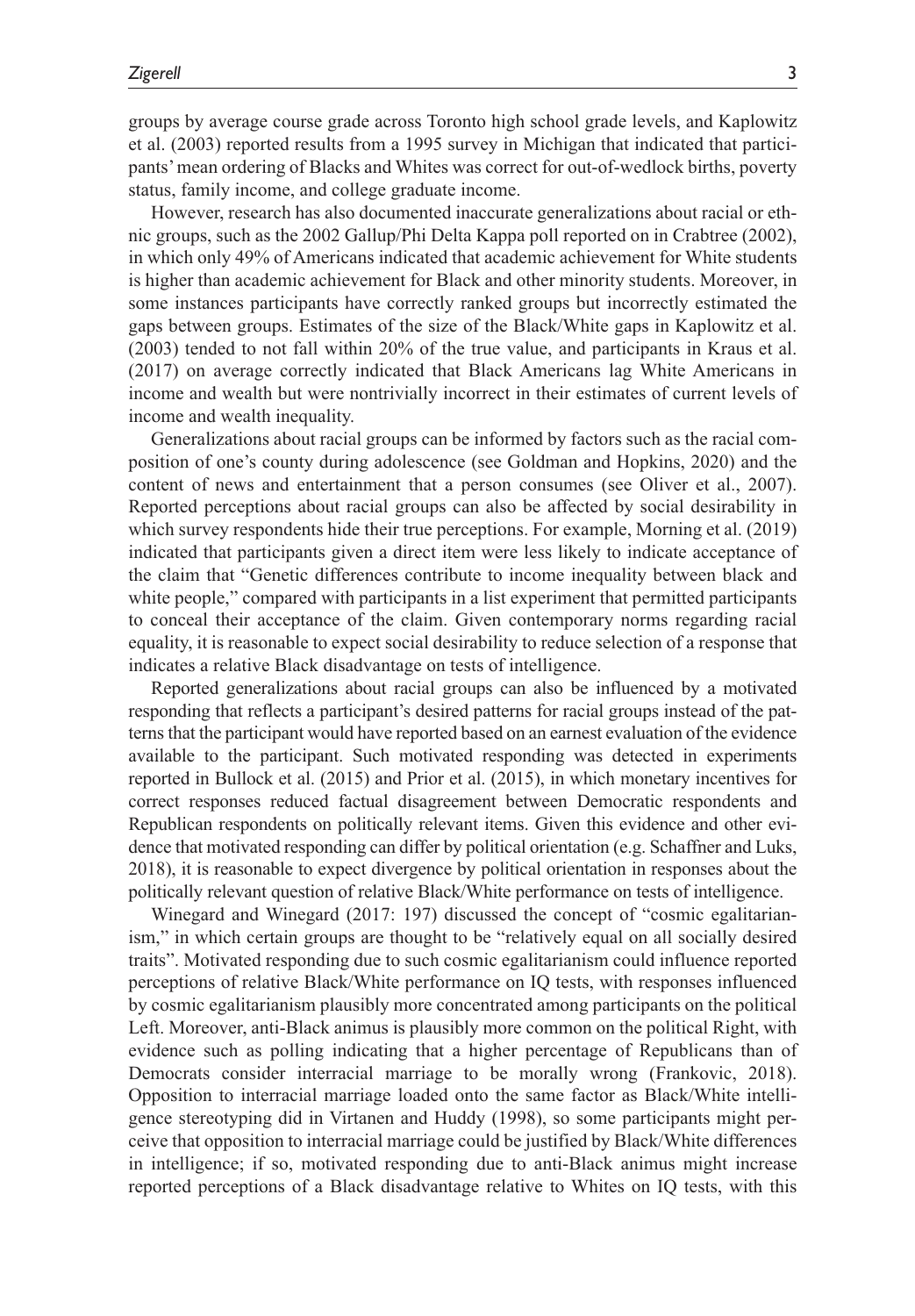|                            | Point<br>estimate | 84% confidence<br>interval                                                       | 95% Confidence<br>interval                                                                    | N    |
|----------------------------|-------------------|----------------------------------------------------------------------------------|-----------------------------------------------------------------------------------------------|------|
|                            |                   | American National Election Studies Time Series Study 2012                        |                                                                                               |      |
|                            |                   | % rating White intelligence in general higher than Black intelligence in general |                                                                                               |      |
| Full sample                | 40.2              | [39.0, 41.6]                                                                     | [38.4, 42.2]                                                                                  | 5510 |
| <b>Whites</b>              | 43.2              | [41.7, 44.8]                                                                     | [41.1, 45.5]                                                                                  | 3275 |
| <b>Blacks</b>              | 19.2              | [16.2, 22.6]                                                                     | [15.2, 24.1]                                                                                  | 959  |
| White liberals             | 34.2              | [31.3, 37.3]                                                                     | [30.2, 38.5]                                                                                  | 819  |
| White                      | 49.2              | [46.9, 51.5]                                                                     | [46.0, 52.4]                                                                                  | 1372 |
| conservatives              |                   |                                                                                  |                                                                                               |      |
| General Social Survey 2016 |                   |                                                                                  |                                                                                               |      |
|                            |                   | % rating White intelligence in general higher than Black intelligence in general |                                                                                               |      |
| Full sample                | 20.2              | [18.7, 21.8]                                                                     | [18.1, 22.5]                                                                                  | 1888 |
| <b>Whites</b>              | 19.2              | [17.2, 21.3]                                                                     | [16.5, 22.2]                                                                                  | 1250 |
| <b>Blacks</b>              | 13.1              | [10.7, 15.9]                                                                     | [9.9, 17.2]                                                                                   | 308  |
| White liberals             | 13.5              | [10.4, 17.2]                                                                     | [9.4, 18.9]                                                                                   | 334  |
| White                      | 24.7              | [21.7, 28.0]                                                                     | [20.6, 29.4]                                                                                  | 459  |
| conservatives              |                   |                                                                                  |                                                                                               |      |
| YouGov 2017                |                   |                                                                                  |                                                                                               |      |
|                            |                   |                                                                                  | % indicating that White Americans tend to score higher on IQ tests, on average, compared with |      |
| <b>Black Americans</b>     |                   |                                                                                  |                                                                                               |      |
| Full sample                | 41.2              | [36.7, 45.8]                                                                     | [35.0, 47.7]                                                                                  | 508  |
| <b>Whites</b>              | 45.6              | [40.3, 50.9]                                                                     | [38.3, 53.0]                                                                                  | 373  |
| <b>Blacks</b>              | 12.2              | [7.3, 19.7]                                                                      | [6.0, 23.4]                                                                                   | 61   |
| White liberals             | 33.7              | [26.2, 42.1]                                                                     | [23.5, 45.5]                                                                                  | 94   |
| White                      | 59.1              | [50.8, 66.8]                                                                     | [47.5, 69.7]                                                                                  | 138  |
| conservatives              |                   |                                                                                  |                                                                                               |      |

**Table 1.** Perceptions of a US Black/White IQ Test Score Gap.

IQ: intelligence quotient.

All estimates are weighted and include respondents who did not respond to an item. See Supplementary Appendix 2 for a discussion of the coding of liberal and conservative. Note that the difference in percentages between the 2012 American National Election Studies Time Series Study (ANES, 2014, 2016) and 2016 General Social Survey (Smith et al., 2018) and 2012 General Social Survey (Smith et al., 2018) appears to not be mainly due to differences in the years in which the survey was conducted (see Sood, 2011): for the 2012 GSS, the full sample estimate was  $25.0$  (N = 1302). The  $2016$  ANES Time Series Study did not include an intelligence stereotype item (ANES, 2017).

increase more concentrated on the political Right. Given these considerations, it is reasonable to expect participants on the political Right to be more likely than participants on the political Left to report the perception that White Americans perform better on IQ tests than Black Americans perform (Frankovic, 2018).

## **Study 1**

Study 1 was a nonprobability survey administered online between 27 and 31 July 2017 by YouGov to US resident members of an opt-in survey panel, with a set of interviewed respondents matched down to a sample of 2000. Reported results are weighted to reflect the US adult population. Supplementary Appendix 1 provides more information on the sample and weighting. Items used in this study measuring perceptions of a Black/White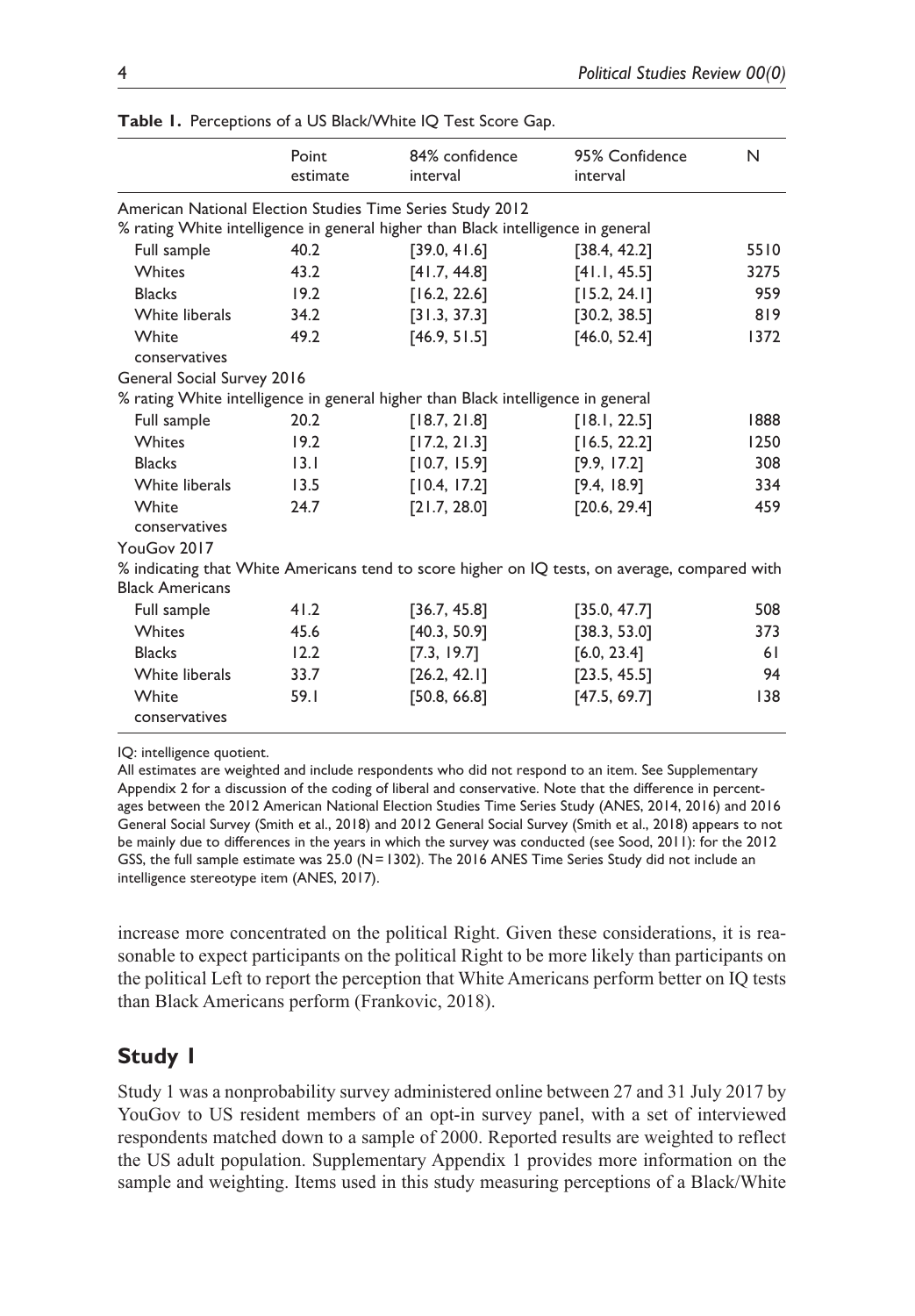IQ test score gap were preregistered at the Open Science Framework (https://osf.io/ cx3eb/?view\_only=22147e7cc9264da19c2ecdf7dcd32a60), but no analyses of these items were preregistered, so reported analyses are exploratory. Roughly one-fourth of participants were randomly assigned to an item that did not concern IQ, and these responses are not reported here. The study received approval from the author's Institutional Review Board. Statistical analyses for Study 1 and Study 2 were conducted in Stata 15 (StataCorp, 2017).

About one in four participants ( $N = 508$ ) were randomly assigned to receive the item as follows, with the order of the first two response options randomized:

Which of the following two groups tends to score higher on IQ tests, on average, compared to the other group?

- **Black Americans**
- White Americans
- Both groups tend to score equally high on IQ tests

For the full sample, 2% selected "Black Americans," 55% selected the "Both groups" option, 1% did not respond to the item, and 41% selected "White Americans"; respective percentages among Whites were 1%, 52%, 2%, and 46%. Moreover, a smaller percentage of White liberals (34%) than White conservatives (59%,  $p < 0.05$  for the difference) indicated that White Americans tend to score higher on IQ tests on average than Black Americans score, which matches the pattern regarding public perceptions of a Black/ White intelligence gap detected in ANES and GSS surveys, in which a smaller percentage of White liberals than of White conservatives rated the "in general" intelligence of Whites higher than that of Blacks. See Table 1 for more information.

Table 2 reports results from a logistic regression predicting selection of the "White Americans" response to the IQ item, with all other responses or non-responses to that item coded as the comparison category. Selection of "White Americans" was more common among Republicans than among Democrats, Independents, and those not sure of their partisan identification; was more common among strong Republicans than among participants in any other category of the party identification item; and was more common among very conservative participants than among moderate, liberal, or very liberal participants or participants not sure of their political ideology. Across all models, Blacks and mixed race persons were less likely than Whites to have selected "White Americans," and Asians were more likely than Whites to have selected "White Americans." The Morning et al. (2019) list experiment about Black/White genetic differences indicated that social desirability was higher among women and participants with higher levels of education; consistent with this, in some Table 2 models, being female and higher levels of education associated at  $p < 0.05$  with a decreased probability of selecting "White Americans" for the IQ item.

Even if a participant's response to the IQ item is consistent with the IQ literature, the participant might nonetheless possess an inaccurate perception of the size of the Black/ White IQ test score gap. Estimates of this gap in the literature include lows such as 0.6 or 0.7 standard deviations or 10 points (Nisbett, 2005: 303) or about 10 points (Turkheimer et al., 2017) to highs such as 15 points (Gottfredson, 1997: 14), 1 standard deviation (Jensen, 1969: 81; Murray, 2007: 309–310), or 1.1 standard deviations (Herrnstein and Murray, 1994: 276–277; Roth et al., 2001: 320). Based on these estimates, simulations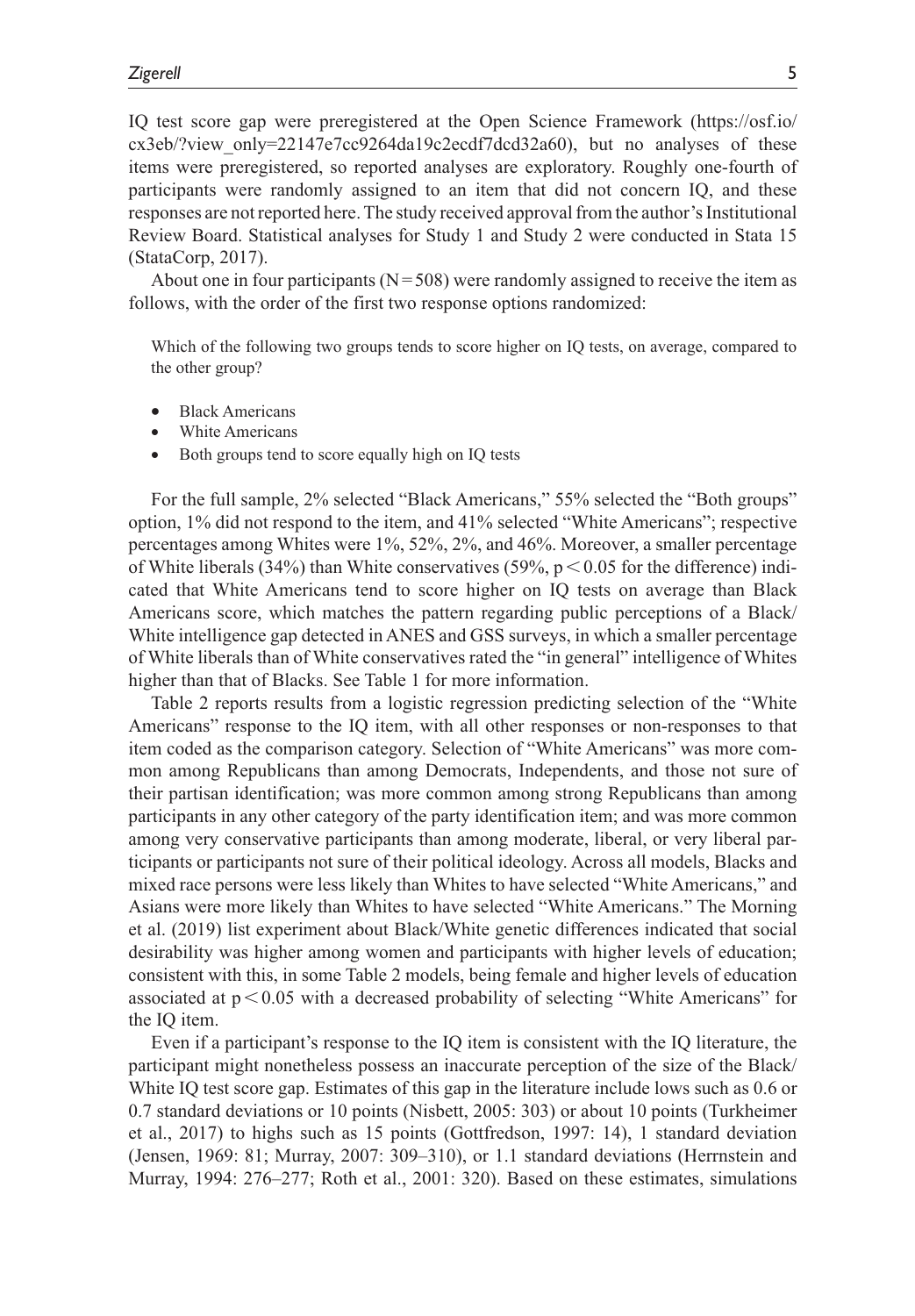| Table 2. Predicting Selection of "White Americans" in the Study I IQ Item. |               |                |               |               |  |  |
|----------------------------------------------------------------------------|---------------|----------------|---------------|---------------|--|--|
|                                                                            | ı             | $\overline{2}$ | 3             | 4             |  |  |
| <b>Education</b>                                                           | $-0.97(0.44)$ | $-0.96(0.45)$  | $-0.70(0.46)$ | $-0.87(0.45)$ |  |  |
| Age                                                                        | 0.73(0.56)    | 0.39(0.57)     | 0.63(0.57)    | 0.17(0.56)    |  |  |
| Female                                                                     | $-0.68(0.27)$ | $-0.66(0.28)$  | $-0.69(0.27)$ | $-0.51(0.26)$ |  |  |
| Race                                                                       |               |                |               |               |  |  |
| <b>Black</b>                                                               | $-1.88(0.48)$ | $-1.74(0.51)$  | $-1.75(0.50)$ | $-1.51(0.47)$ |  |  |
| Hispanic                                                                   | $-0.06(0.50)$ | 0.23(0.49)     | 0.25(0.49)    | 0.04(0.46)    |  |  |
| Asian                                                                      | 1.48(0.63)    | 1.92(0.63)     | 1.94(0.65)    | 1.49(0.61)    |  |  |
| Mixed                                                                      | $-3.12(0.96)$ | $-3.19(1.00)$  | $-3.42(1.04)$ | $-3.22(0.96)$ |  |  |
| Other race                                                                 | $-0.97(0.77)$ | $-0.88(0.72)$  | $-0.82(0.82)$ | $-1.05(0.79)$ |  |  |
| Political party                                                            |               |                |               |               |  |  |
| Democrat                                                                   |               | $-0.82(0.36)$  |               |               |  |  |
| Independent                                                                |               | $-1.02(0.34)$  |               |               |  |  |
| Other                                                                      |               | $-1.07(0.60)$  |               |               |  |  |
| Not sure                                                                   |               | $-1.75(0.68)$  |               |               |  |  |
| Partisan intensity                                                         |               |                |               |               |  |  |

| Mixed                         |               | $-3.12(0.96)$ $-3.19(1.00)$ $-3.42(1.04)$ |               | $-3.22(0.96)$ |
|-------------------------------|---------------|-------------------------------------------|---------------|---------------|
| Other race                    | $-0.97(0.77)$ | $-0.88(0.72)$                             | $-0.82(0.82)$ | $-1.05(0.79)$ |
| Political party               |               |                                           |               |               |
| Democrat                      |               | $-0.82(0.36)$                             |               |               |
| Independent                   |               | $-1.02(0.34)$                             |               |               |
| Other                         |               | $-1.07(0.60)$                             |               |               |
| Not sure                      |               | $-1.75(0.68)$                             |               |               |
| Partisan intensity            |               |                                           |               |               |
| <b>Strong Democrat</b>        |               |                                           | $-1.32(0.42)$ |               |
| Not very strong<br>Democrat   |               |                                           | $-1.30(0.55)$ |               |
| Lean Democrat                 |               |                                           | $-2.23(0.63)$ |               |
| Independent                   |               |                                           | $-1.39(0.41)$ |               |
| Lean Republican               |               |                                           | $-1.71(0.44)$ |               |
| Not very strong<br>Republican |               |                                           | $-1.13(0.50)$ |               |
| Not sure                      |               |                                           | $-2.39(0.87)$ |               |
| Political ideology            |               |                                           |               |               |
| Very liberal                  |               |                                           |               | $-1.18(0.52)$ |
| Liberal                       |               |                                           |               | $-1.05(0.49)$ |
| Moderate                      |               |                                           |               | $-1.17(0.43)$ |
| Conservative                  |               |                                           |               | $-0.20(0.44)$ |
| Not sure                      |               |                                           |               | $-1.55(0.67)$ |
| Constant                      | 0.28(0.40)    | 1.03(0.44)                                | 1.35(0.46)    | 1.15(0.50)    |

Note: Cell entries are coefficients and standard errors from a weighted logistic regression predicting responses to the Study 1 IQ item, coded 1 if a participant selected "White Americans" and coded 0 for other responses or a non-response. N=508 for all models. Omitted categories are: male, White, Republican, Strong Republican, and Very conservative. Bold indicates p<0.05 (two-tailed test).

described in Supplementary Appendix 3 indicated that between 14% to 27% of Black Americans should be expected to score at least as well on an IQ test as the median White American scores.

To assess whether participant perceptions of the size of the Black/White IQ test score gap match such estimates from the IQ literature, about half of participants not assigned to the aforementioned IQ item  $(N=998)$  were randomly assigned to receive the item below, in which responses were recorded on a slider with no default value that permitted responses in 1-unit increments from 0 to 100, inclusive: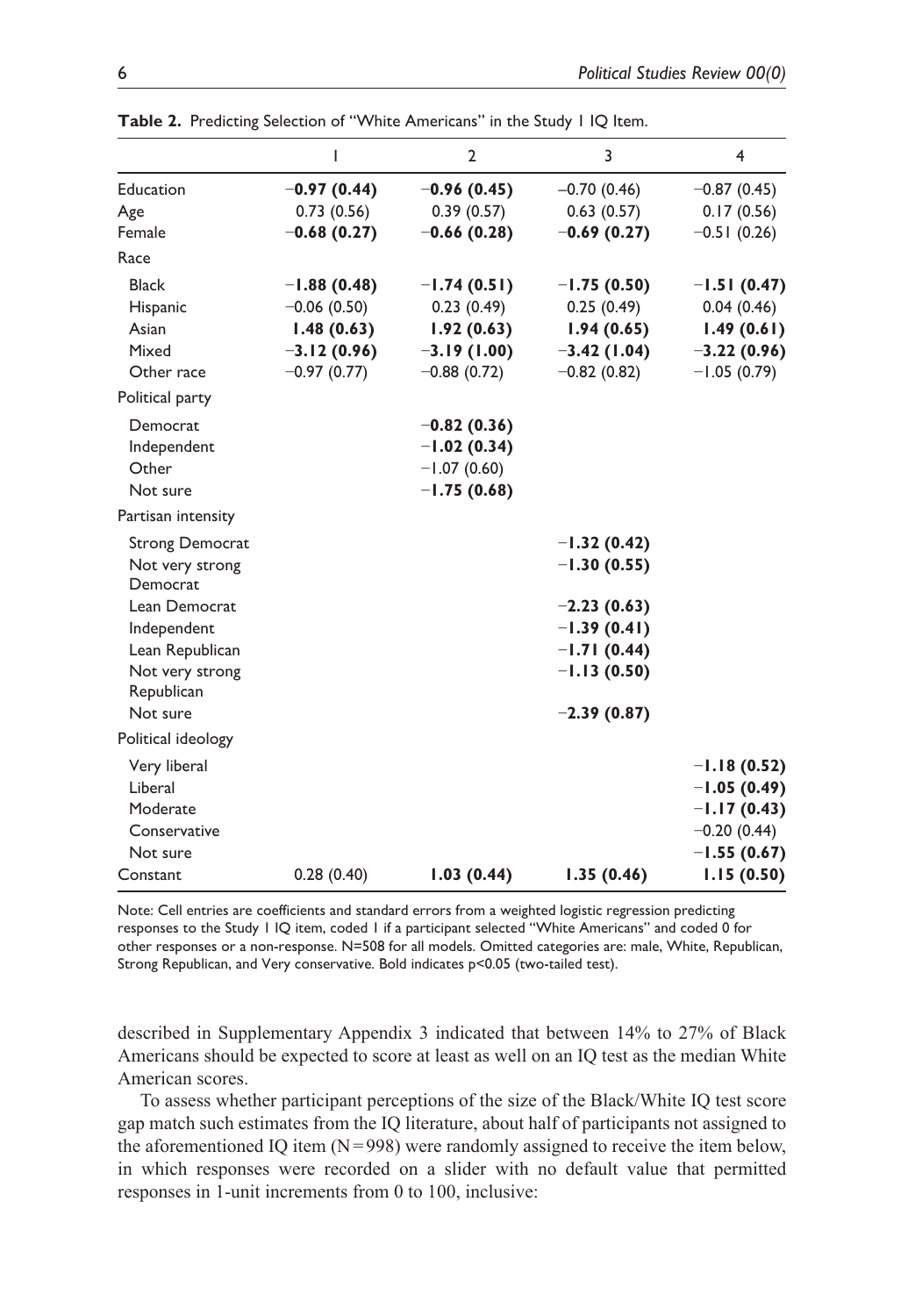Suppose that 100 White Americans and 100 Black Americans are randomly selected to take an IQ test. If 50 of the 100 White Americans correctly answer all of the questions on the IQ test, how many of the 100 Black Americans would you expect to correctly answer all of the questions on the same IQ test?

This hypothetical IQ test item essentially asks participants to indicate the percentage of Black Americans that the participant expects to score at least as high on the IQ test as the median White American scores, but the item is phrased to prevent participants from easily locating an estimate of the correct response online (see Clifford and Jerit, 2014, and Jensen and Thomsen, 2014, for evidence that a nontrivial percentage of survey participants consult external sources when responding online to knowledge items). Mean responses for the full sample and selected groups did not fall within or near the range expected based on the IQ literature, with mean responses of 52 among the full sample, 50 among Whites, 58 among Blacks, 50 among White liberals, and 49 among White conservatives, with 50% of the full sample selecting 50. See the top panel in Figure 1 for the distribution of substantive responses to this item among White participants. Supplementary Appendix 4 provides more detail on responses to this item.

## **Associations of Perceptions of a Black/White IQ Test Score Gap**

Results from Study 1 suggested that some of the variation in racial intelligence stereotyping detected in earlier research might reflect variation in awareness of the Black/White IQ test score gap. To better help assess the reasons for variation in reported perceptions of the existence of a Black/White IQ test score gap, Study 2 was conducted, measuring how perceptions about the Black/White IQ test score gap associate with certain perceptions and attitudes. Participants were asked to respond to items about a Black/White gap in IQ and a Black/White gap in intelligence, which permits assessment of the extent to which responses to the IQ item might inform responses to the intelligence item. Participants were asked to compare Asian Americans to White Americans in math ability; on average, Asian students outperform White students on standardized math tests in US schools (De Brey et al., 2019: 74–77) and on the SAT math test (College Board, 2019), so this item permits an assessment of the extent to which participants who indicate that White Americans outperform Black Americans on IQ tests are merely selecting a response that reflects well on White Americans and are not selecting a response that matches available evidence. Given that the ability of IQ tests to measure intelligence has been disputed (e.g. Richardson, 2002), participants were asked to indicate how well IQ tests measure intelligence, which permits assessment of the extent to which disagreement about the Black/White intelligence item is due to disagreement over the validity of IQ tests as measures of intelligence. Participants were asked to compare Black students to White students on work ethic, which permits assessment of the extent to which responses about IQ associate with views about Blacks in a non-IQ domain. And participants participated in an experiment designed to assess the extent to which selection of 50 in the hypothetical IQ test estimate item is due to the format of the item.

# **Study 2**

Study 2 was a nonprobability survey administered online through Qualtrics on 14 June 2018. Participants were drawn from Amazon Mechanical Turk and were listed as having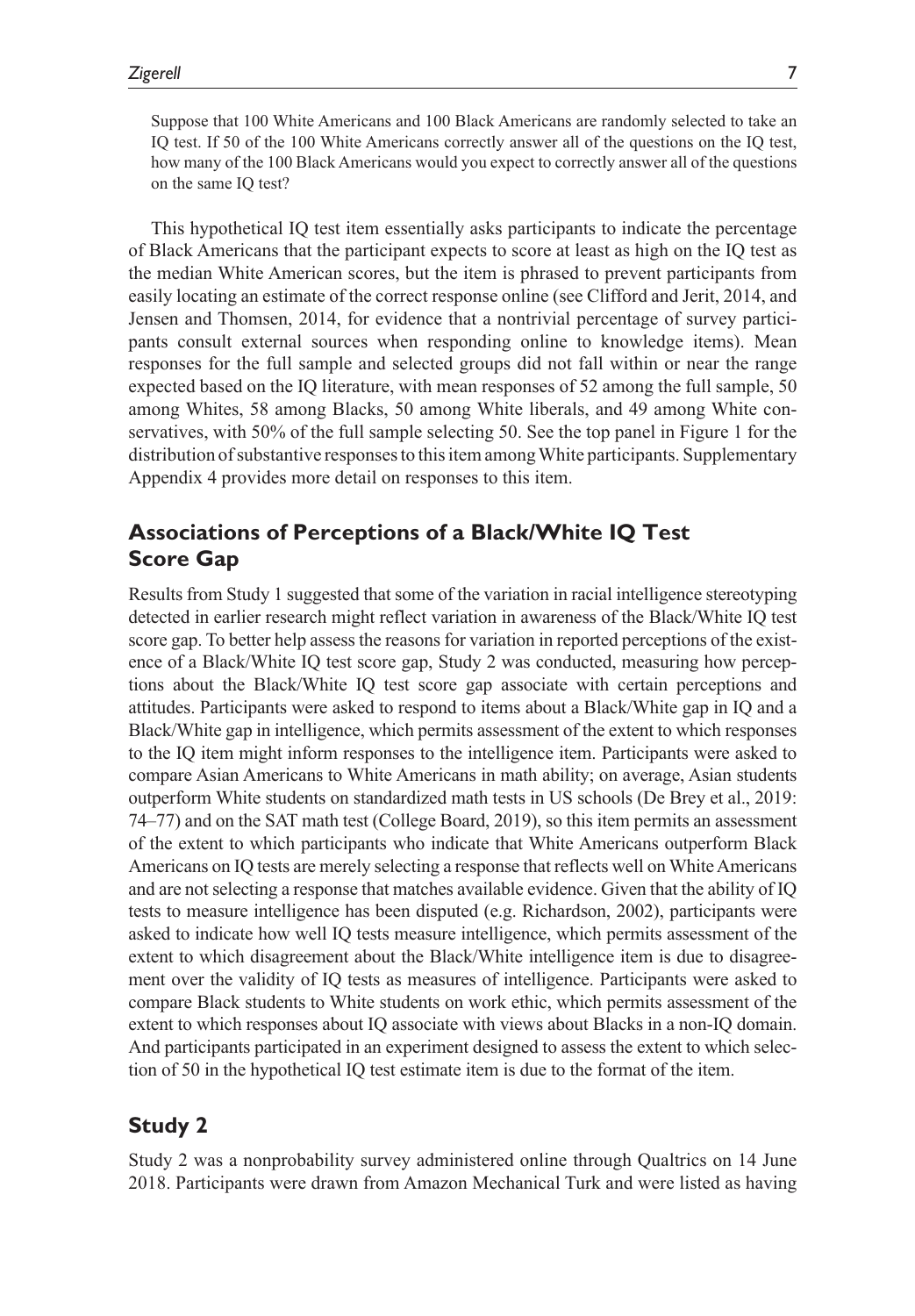

**Figure 1.** Responses to the Hypothetical Test Items (Study 1 and Study 2). Each panel reports the count of White participants who selected a number for the hypothetical IQ test item or the hypothetical math test item. Vertical dashed lines at 14 and 27 indicate the range of expected responses to the hypothetical IQ test item based on the IQ literature. The figure was produced in R (R Core Team, 2018) using ggplot2 (Wickham, 2016).

a location in the United States, 50 or more approved HITs (human intelligence tasks), and at least a 95% HIT approval rate. The study received approval from the author's Institutional Review Board. Survey items listed in Supplementary Appendix 5 were preregistered at the Open Science Framework (https://osf.io/u6tgk/?view\_only=0babcedf1a 7246f5ad91bd4539320b24), but no analyses were preregistered, so reported analyses are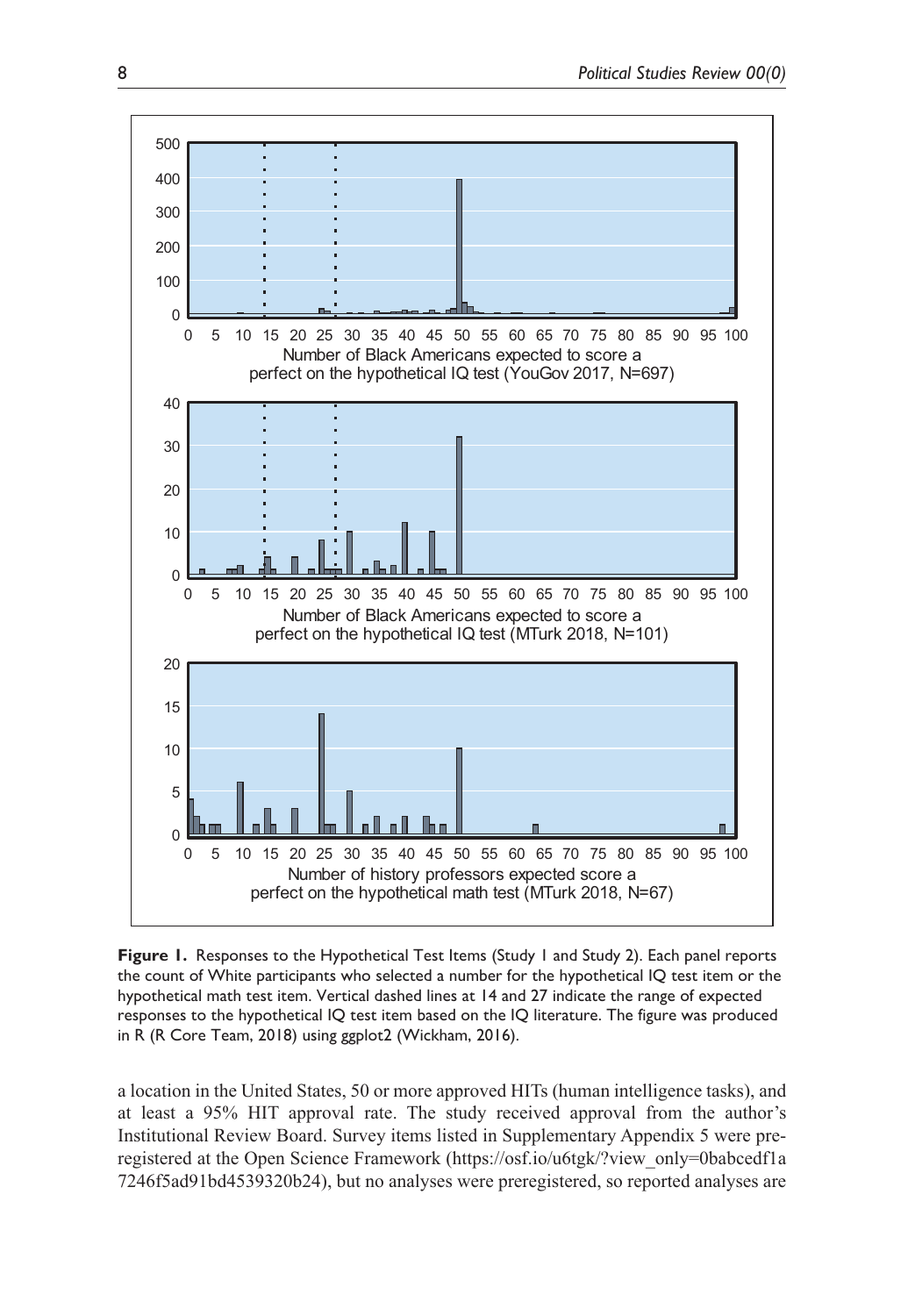exploratory. Supplementary Appendix 6 provides more information on the sample. Data were recorded for 287 cases, and 277 cases finished the survey. Median survey completion time for finished cases was 113 seconds, and MTurkers who requested payment were paid 60 cents, producing a median hourly rate of about US\$19. Given concerns about MTurk quality (e.g. Bai, 2018; TurkPrime, 2018) and to avoid racial confounds, reported analyses were limited to the 168 cases that identified as only White of the 228 finished cases that did not share with any other case an MTurk ID, an IP address, or a latitude/ longitude combination. An attention check was passed by 165 of these 168 participants (98%). Results have not been weighted to reflect population characteristics.

The IQ item differed slightly from the Study 1 IQ item, with an explicit indication that IQ tests are used to measure intelligence, which, if anything, would plausibly increase social desirability in responses:

IQ tests are used to measure intelligence. Which statement below do you think is most correct about IQ test scores?

- •• On average, Black Americans score **higher on IQ tests** than White Americans score.
- •• On average, Black Americans score **the same on IQ tests** as White Americans score.
- •• On average, Black Americans score **lower on IQ tests** than White Americans score.

For the above item, 47% of the White participants selected the "lower on IQ tests" response, which closely matched the 46% of White participants that selected "White Americans" in the corresponding Study 1 item.

For the item measuring perceptions about whether, on average, Black Americans are more, equally, or less intelligent compared with White Americans, responses to this intelligence item associated with responses to the IQ item: of the 49 White participants who indicated that Black Americans are less intelligent than White Americans, 96% indicated that, on average, Black Americans score lower on IQ tests than White Americans score; however, of the 119 White participants who did not indicate that Black Americans are less intelligent than White Americans, only 27% indicated that, on average, Black Americans score lower on IQ tests than White Americans score  $(p < .001$  for the difference).

Figure 2 reports associations of responses to the IQ item, indicating that, compared with other White participants, White participants who reported the perception that, on average, Black Americans score lower on IQ tests than White Americans score were more likely to select the perception that, on average, Asian Americans are better at math than White Americans (65% to 39%,  $p = .001$ ), had higher ratings of how much of the standardized math and reading test score gap between Black students and White students is due to Black students not working as hard as White students work (0.36 to 0.25 for responses placed on a 0-to-1 scale,  $p < .001$ ), and reported expectations for the number of Black Americans to correctly answer all of the questions on the hypothetical IQ test that were closer to the aforementioned estimates based on the IQ literature (30 to 43,  $p < .001$ ); however, there was insufficient evidence to conclude that the two sets of White participants had different mean responses regarding how well IQ tests measure intelligence (0.41 to 0.48 for responses on a 0-to-1 scale,  $p = .087$ ), although patterns might differ if separate items were asked to assess whether IQ is as valid of a measure of Black intelligence as for White intelligence. Patterns in Figure 2 for the associations with the IQ item were similar to the associations with the intelligence item, as indicated in Supplementary Appendix 7.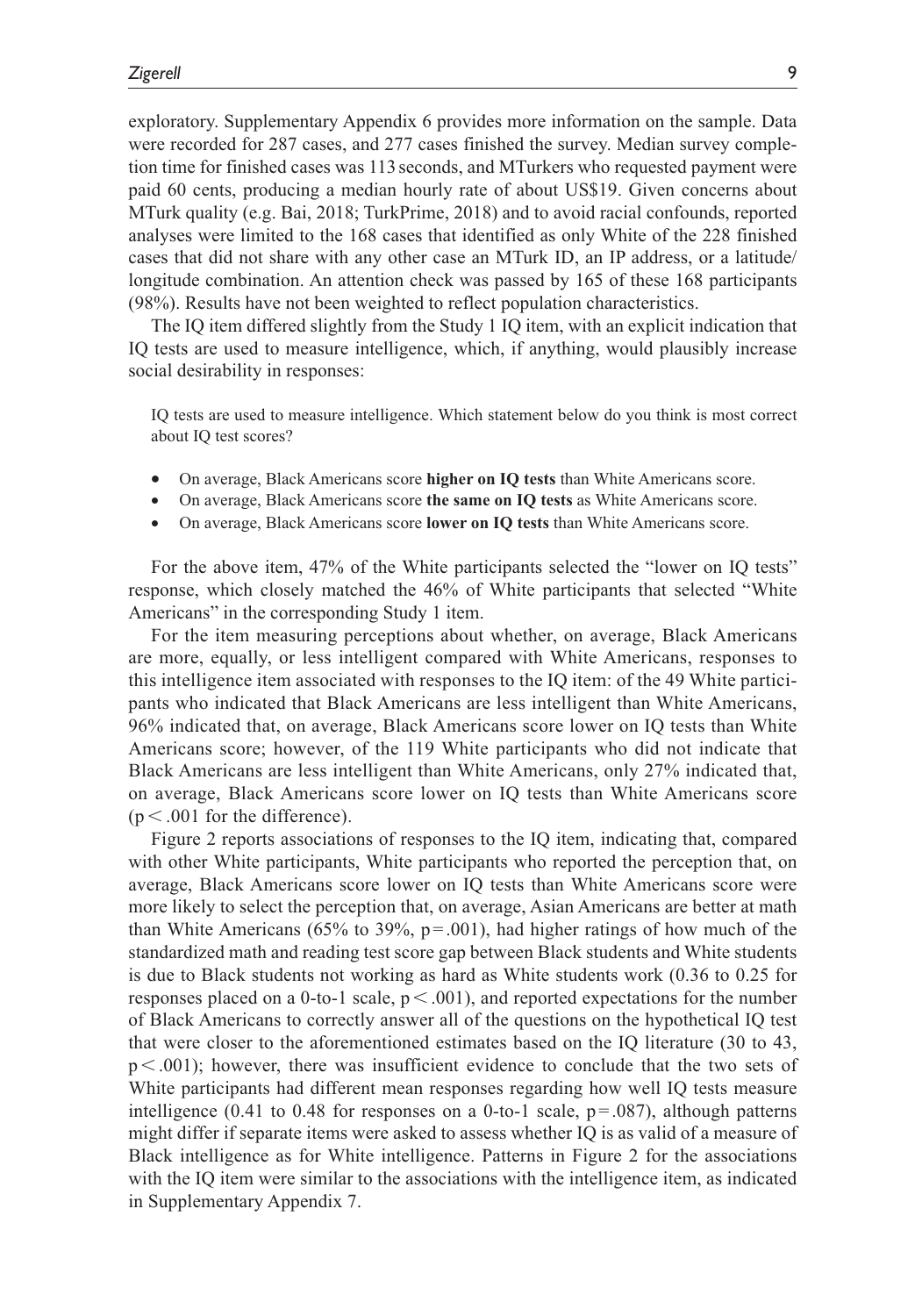

**Figure 2.** Study 2 Associations with the Black/White IQ Item. The figure reports MTurk responses from White participants placed on a 0-to-100 scale, with error bars indicating 84% confidence intervals. The figure was produced in R (R Core Team, 2018) using ggplot2 (Wickham, 2016).

Study 2 included the Study 1 hypothetical IQ test item, but using a drop-down box to record responses and with about one-third of participants randomly assigned to a parallel item that asked participants to indicate how many of 100 history professors the participant expects to correctly respond to each item on a math test on which 50 of 100 math professors correctly responded to each item. Math professors should perform better on a math test than how history professors perform, which makes selection of 50 an implausible response; this item can thus help assess the extent to which selection of 50 on the IQ item is due to the item requiring more concentration and cognitive ability than some participants expend. The bottom panels of Figure 2 indicate that, compared with the 32% of White participants that selected 50 for the IQ test version of the item, only 15% of White participants selected 50 for the math test version of the item ( $p = .014$  for the difference in proportions), with a modal response to the IQ item of 50 (as in Study 1) but a modal response of 25 for the math test item. The format of the IQ item thus appears to be responsible for some but not all of the selection of 50. However, as reported in Supplementary Appendix 8, lower levels of education did not predict selection of 50 for the Study 1 hypothetical IQ test item.

## **Discussion**

Barone (2017) claimed that "People are aware, even if elite writers try not to let anyone say so in public, that Americans of African descent have lower average scores on intelligence tests." However, results from a weighted national nonprobability survey suggested that fewer than half of US residents indicated that White Americans tend to score higher on IQ tests, on average, compared with Black Americans. Moreover, the perception that the average IQ test score for Black Americans is not lower than the average IQ test score for White Americans was more concentrated among Blacks than among Whites and was more concentrated among Whites on the political Left than among Whites on the political Right.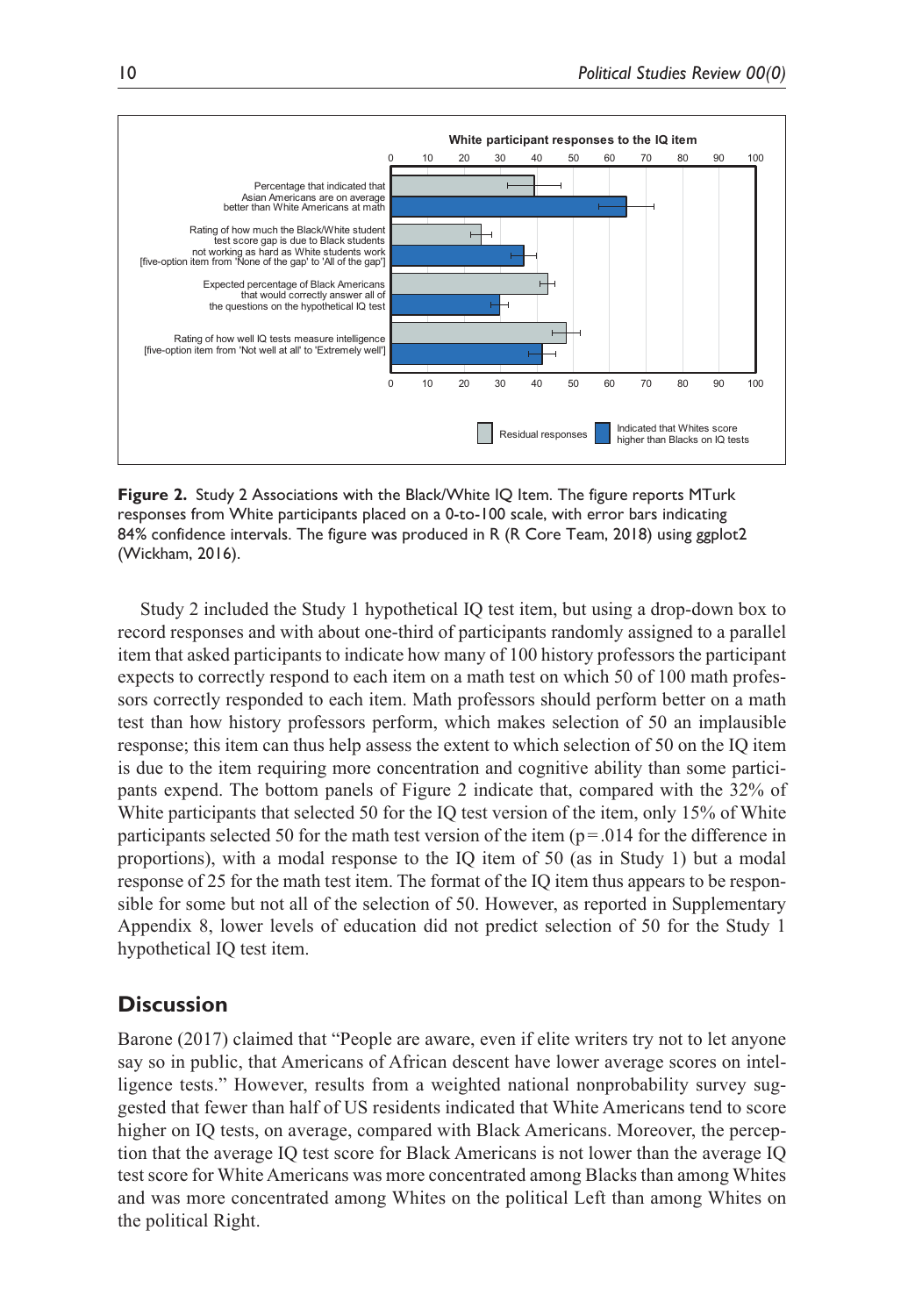This difference in perceptions, if sincere, plausibly contributes to disagreement about explanations for Black disadvantage in certain outcomes and about policies intended to remediate this disadvantage. Consider Black underrepresentation among lawyers (American Bar Association, 2019) or in medical school enrollment (Association of American Medical Colleges, 2019): persons who think that the average IQ test score among Black Americans is lower than the average IQ test score among White Americans might attribute much or all of this Black underrepresentation to differences in the cognitive abilities measured by IQ tests that are helpful for success in the professions or on the standardized tests used to help determine who enters the professions; however, persons who think that the average IQ test score among Black Americans is equal to or higher than the average IQ test score among White Americans must attribute Black underrepresentation to other factors. Moreover, persons who do not perceive a Black/ White IQ gap might disagree with persons who do perceive such a gap about whether proportionate representation of racial groups in the legal or medical field would produce individual-level unfairness in which the admission threshold is effectively set at different locations by race and could lead to a profession that is on average less qualified on objective measures.

But the apparent widespread lack of awareness about the presence of a Black/White IQ test score gap might be due at least partly to social desirability or motivated reasoning. Responses indicating that Black Americans tend to score as high on IQ tests as White Americans score are consistent with a "cosmic egalitarianism" belief that groups are "relatively equal on all socially desired traits" (Winegard and Winegard, 2017: 197), and, as would be expected from social desirability or motivated reasoning, these responses were more common on the political Left than on the political Right. This "cosmic egalitarianism" explanation is also consistent with the pattern in Study 2 in which, compared with other White participants, White participants who indicated a Black American disadvantage relative to White Americans on the IQ item (and were thus cosmic inegalitarian on this item) were more likely than other White participants to indicate an Asian American math ability advantage relative to White Americans (and thus were cosmic inegalitarian for both items). Responses to the Black/White IQ item associating with responses to the Asian/White math ability item also provides evidence that correct responses to the Black/ White IQ test score item were not largely due to White participants selecting the response most favorable to Whites.

To the extent that the perception that there is no Black/White IQ test score gap is a sincere perception, there might be value in research assessing the extent to which awareness of this gap influences willingness to support policies to remediate the gap and its perceived consequences. Given that reported misperception about the lack of a Black/ White IQ test score gap was more common on the political Left, such research could also provide balance to misperceptions research, which Ecker and Ang (2019: 244) suggested has often involved correction of misperceptions that are more commonly held on the political Right.

Future research could also assess whether perceptions about the Black/White IQ test score gap influence policy preferences. Scarborough et al. (2019) reported on evidence suggesting that beliefs about workplace discrimination against African Americans could explain a large percentage of the Black/White gap in support for workplace diversity policies; the research also found that support for workplace diversity policies was higher when the policies were presented as an attempt to minimize racial discrimination than when presented as an attempt to increase racial diversity or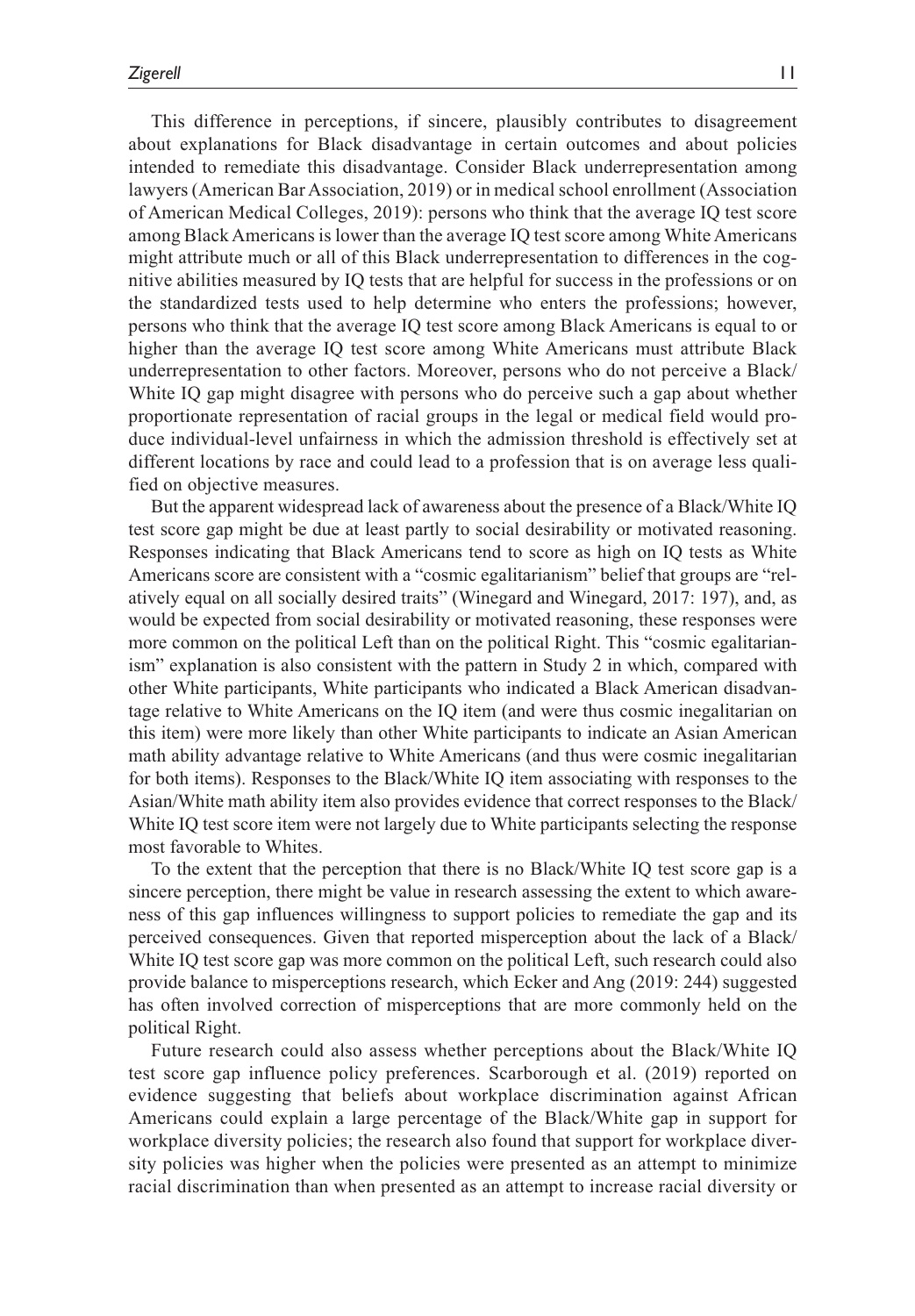when no justification was presented. To the extent that the public considers the Black/ White IQ gap to be a plausible contributor to Black/White inequality, correct perceptions about this IQ gap might reduce how much Black/White inequality is attributed to anti-Black discrimination and thus decrease support for racial diversity policies; however, given evidence that lay persons attribute to genetics a large percentage of the variation in intelligence among people (Willoughby et al., 2019), correct perceptions about the Black/White IQ test score gap might increase support for racial diversity policies, to the extent that the genetic component of the lay IQ explanation reduces how much Black/White inequality is attributed to Black/White differences in factors such as work ethic. Research has provided evidence that correcting misperceptions can change policy preferences (such as Sides, 2016, about the estate tax), but correcting misperceptions about the Black/White IQ gap might have more limited effects, similar to the limited and inconsistent effects for correcting misperceptions regarding the size of the foreign-born population on immigration attitudes (Hopkins et al., 2018), especially if preferences about policies designed to reduce racial inequality are not causally prior to perceptions of the reason for racial inequality.

Another implication of the results regarding misperceptions of the Black/White IQ test score gap is for the use of intelligence stereotype scales as a measure of racial prejudice (e.g. Elmendorf and Spencer, 2014: 1126; Federico and Sidanius, 2002: 154; Goldman and Hopkins, 2020; Piston, 2010: 433–434; Tuch and Hughes, 2011: 138–139). Rating Blacks in general lower than Whites in general on intelligence stereotype scales is consistent with "blatant negative stereotyping [that] seems central to old-fashioned or 'biological' racism" (Knuckey and Kim, 2015: 910). But given Study 2 results indicating that, among White participants, ratings of White Americans higher than Black Americans on the IQ item positively associated with rating of White Americans higher than Black Americans in intelligence, unequal ratings of Blacks and Whites on an intelligence stereotype scale is also consistent with a good faith interpretation of results from decades of IQ research or inferences based on racial differences in SAT scores or other metrics that plausibly capture intelligence.

This good faith explanation for unequal stereotype scale ratings might apply to stereotypes about traits other than intelligence and to stereotypes about groups other than racial groups, to the extent that unequal ratings on the stereotype scales are informed by a good faith perception of patterns captured in statistics, such as data about race or sex differences in the rate of violent offending (Lauritsen et al., 2009; Morgan, 2017: 2). Researchers should thus consider whether unequally rating two groups is a per se indication of prejudice that can be properly made without an assessment of the correctness of the generalizations captured in the stereotype scales or without an assessment of the thought process that produced the generalization. This consideration is especially important for research that produces inferences that are based on mean levels of stereotype scale responses (e.g. Elmendorf and Spencer, 2014) but is also relevant for research in which stereotype scales are used to predict socially or politically relevant outcomes such as turnout (Krupnikov and Piston, 2015), vote choice (Hopkins, 2019), and attitudes about policy (Yadon and Piston, 2019).

The present research involved perceptions about gap between Black Americans and White Americans in average IQ test scores. Future research could add important information by expanding the target groups and by assessing perceived target group differences in the tails of the IQ test score distribution. For example, representation of Black Americans relative to White Americans differs at different IQ thresholds, with Blacks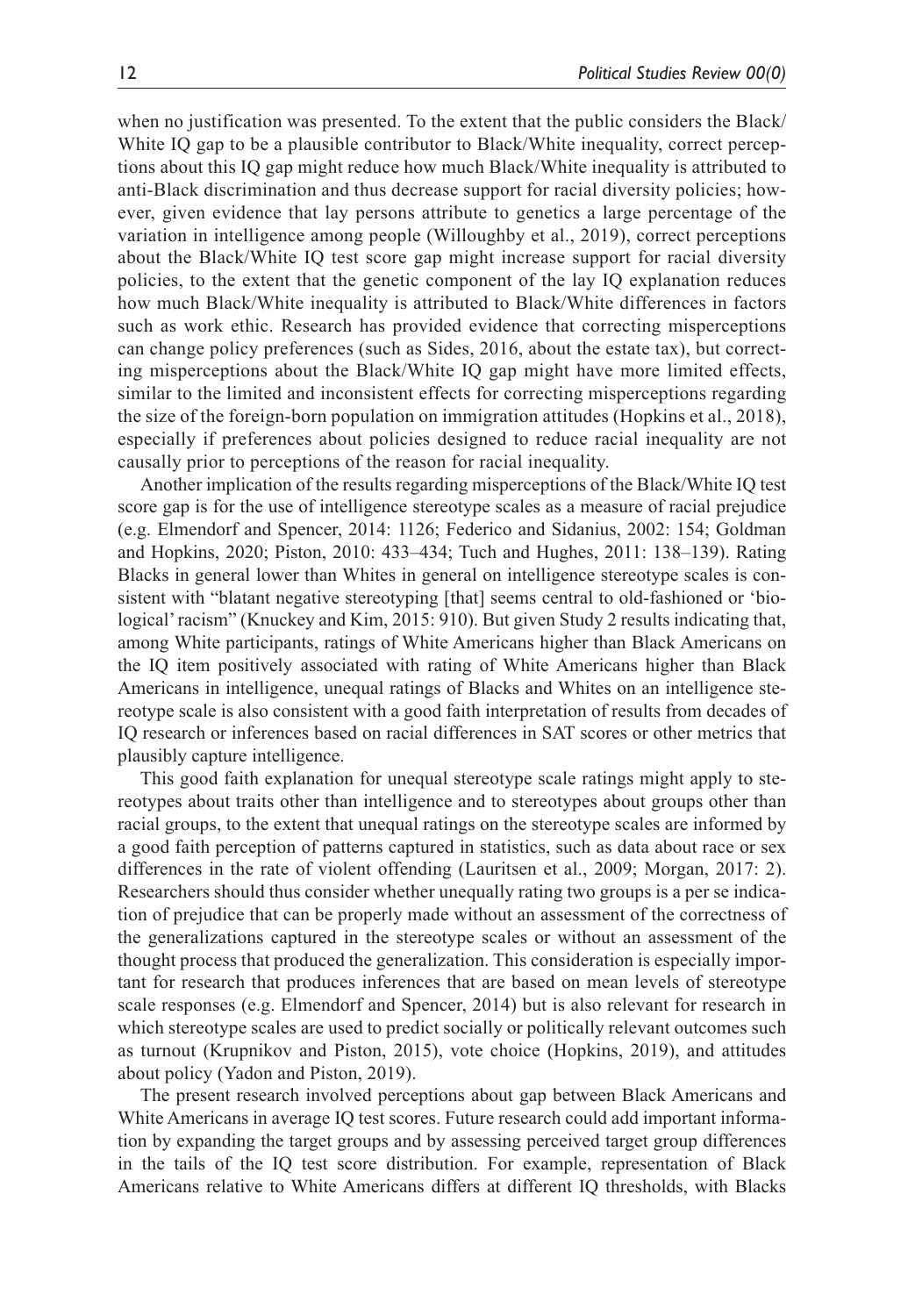relatively more common below thresholds under the median and relatively less common above thresholds above the median. Many racial gaps of consequence involve the tails of a distribution for an outcome, such as an income levels below the poverty line or representation in elite educational institutions, and perceptions about average IQ gaps are less informative regarding these gaps.

#### **Acknowledgements**

Thanks to Tiffany Puckett for suggesting the idea to measure perceptions of how well IQ measures intelligence. A prior version of this manuscript was presented at the 77th annual Midwest Political Science Association conference in 2019; thanks to Jan Zilinsky for comments on that version of the manuscript. Thanks also to the peer reviewers for the great comments on the manuscript.

#### **Data statement**

Data and code to reproduce the reported analyses will be uploaded to the author's Dataverse.

#### **Declarations of conflicting interests**

The author(s) declared no potential conflicts of interest with respect to the research, authorship, and/or publication of this article.

#### **Funding**

The author(s) disclosed receipt of the following financial support for the research, authorship, and/or publication of this article: This research was funded by the Illinois State University New Faculty Start-Up Support and by the Illinois State University College of Arts and Sciences.

### **ORCID iD**

LJ Zigerell **D** https://orcid.org/0000-0003-4262-8405

#### **Supplementary information**

Additional supplementary information may be found with the online version of this article.

- Appendix 1. Study 1 YouGov Survey Information
- Appendix 2. Study 1 Coding of Ideology for Table 1
- Appendix 3. IQ Simulations
- Appendix 4. Perceptions of the Size of the U.S. Black/White IQ Test Score Gap
- Appendix 5. Study 2 MTurk Survey IQ/Intelligence Stereotypes Questionnaire
- Appendix 6. Study 2 MTurk Survey Information
- Appendix 7. Study 2 MTurk Intelligence Item Correlates
- Appendix 8. Study 1 Selection of 50 for the Hypothetical IQ Item

#### **References**

- American Bar Association (2019) *ABA Profile of the Legal Profession 2019*. Chicago, IL: American Bar Association.
- American National Election Studies (ANES) (2014) *User's Guide and Codebook for the ANES 2012 Time Series Study*. Ann Arbor, MI; Palo Alto, CA: The University of Michigan; Stanford University.
- American National Election Studies (ANES) (2016) *ANES 2012 Time Series Study*. Ann Arbor, MI: Inter-University Consortium for Political and Social Research.
- American National Election Studies (ANES) (2017) *User's Guide and Codebook for the ANES 2016 Time Series Study*. Ann Arbor, MI; Palo Alto, CA: The University of Michigan; Stanford University.
- Artiga S and Orgera K (2019) *Key Facts on Health and Health Care by Race and Ethnicity*. Kaiser Family Foundation. Available at: https://www.kff.org/disparities-policy/report/key-facts-on-health-and-healthcare-by-race-and-ethnicity/ (accessed 30 April 2020).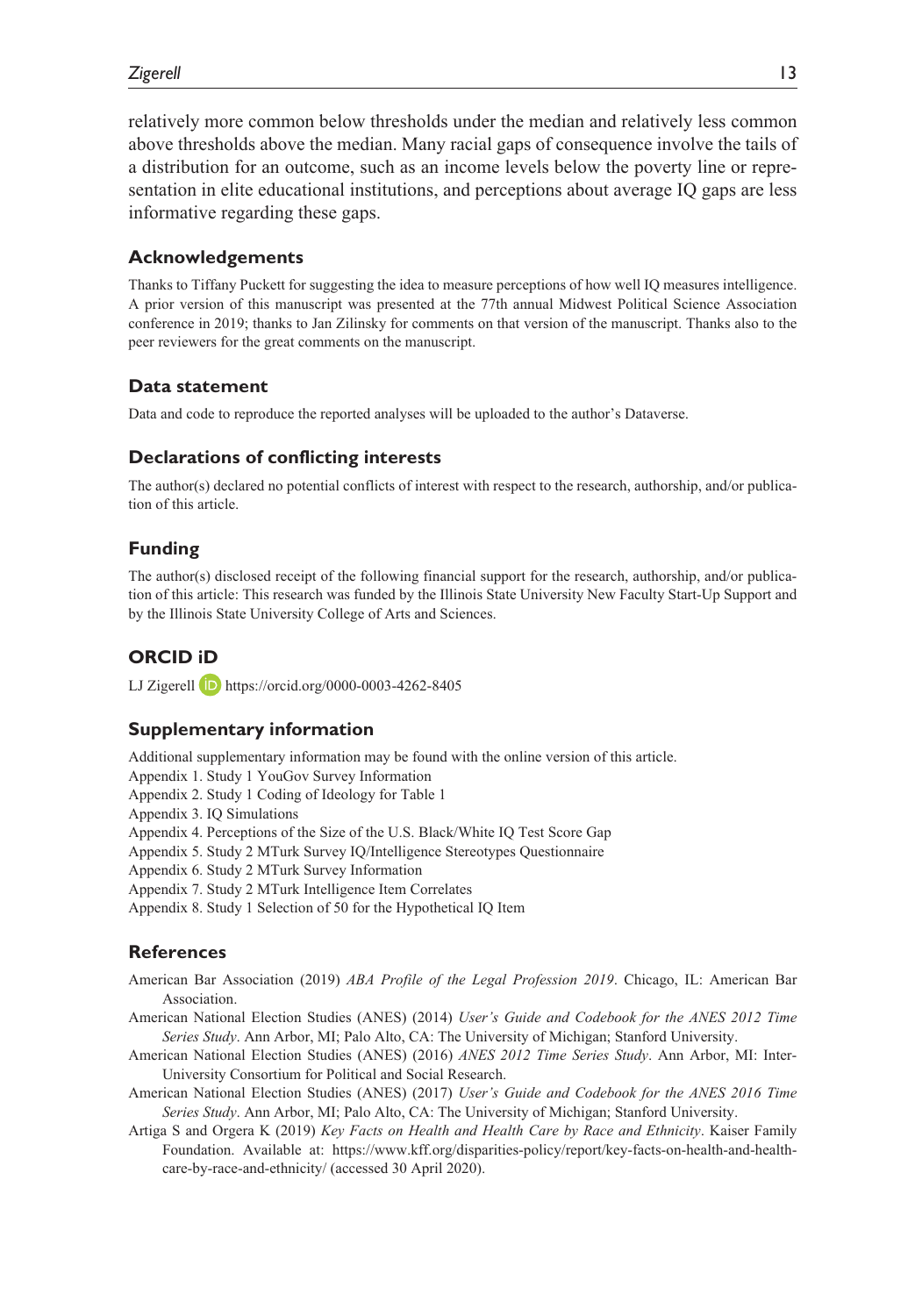- Ashkenas J, Park H and Pearce A (2017) Even With Affirmative Action, Blacks and Hispanics Are More Underrepresented at Top Colleges Than 35 Years Ago. *The New York Times*, 24 August. Available at: https://www.nytimes.com/interactive/2017/08/24/us/affirmative-action.html (accessed 30 April 2020).
- Ashton MC and Esses VM (1999) Stereotype Accuracy: Estimating the Academic Performance of Ethnic Groups. *Personality and Social Psychology Bulletin* 25 (2): 225–236.
- Association of American Medical Colleges (2019) Table B-3: Total U.S. Medical School Enrollment by Race/ Ethnicity (Alone) and Sex, 2015-2016 through 2019-2020. Available at: https://www.aamc.org/system/ files/2019-11/2019\_FACTS\_Table\_B-3.pdf (accessed 30 April 2020).
- Bai H (2018) Evidence That a Large Amount of Low Quality Responses on MTurk Can Be Detected with Repeated GPS Coordinates. Available at: https://www.maxhuibai.com/blog/evidence-that-responsesfrom-repeating-gps-are-random (accessed 30 April 2020).
- Barone M (2017) Michael Barone: Group Differences Don't Undermine Case against Racial Discrimination. *The Washington Examiner*, 27 August. Available at: https://www.washingtonexaminer.com/michael-baronegroup-differences-dont-undermine-case-against-racial-discrimination (accessed 30 April 2020).
- Bullock JG, Gerber AS, Hill SJ, et al. (2015) Partisan Bias in Factual Beliefs about Politics. *Quarterly Journal of Political Science* 10: 519–578.
- Clifford S and Jerit J (2014) Is There a Cost to Convenience? An Experimental Comparison of Data Quality in Laboratory and Online Studies. *Journal of Experimental Political Science* 1 (2): 120–131.
- College Board (2019) *SAT Suite of Assessments Annual Report: Total Report*. New York: College Board.
- Crabtree S (2002) Bridging the Minority Achievement Gap. *Gallup*, 22 October. Available at: http://www.gallup.com/poll/7030/bridging-minority-achievement-gap.aspx (accessed 30 April 2020).
- Čukić I, Brett CE, Calvin CM, et al. (2017) Childhood IQ and Survival to 79: Follow-Up of 94% of the Scottish Mental Survey 1947. *Intelligence* 63: 45–50.
- De Brey C, Musu L, McFarland J, et al. (2019) Status and Trends in the Education of Racial and Ethnic Groups 2018. NCES 2019-038, February. Washington, DC: National Center for Education Statistics.
- Deary IJ, Strand S, Smith P, et al. (2007) Intelligence and Educational Achievement. *Intelligence* 35 (1): 13–21.
- Der G, Batty GD and Deary IJ (2009) The Association between IQ in Adolescence and a Range of Health Outcomes at 40 in the 1979 US National Longitudinal Study of Youth. *Intelligence* 37 (6): 573–580.
- Ecker UKH and Ang LC (2019) Political Attitudes and the Processing of Misinformation Corrections. *Political Psychology* 40 (2): 241–260.
- Elmendorf CS and Spencer DM (2014) The Geography of Racial Stereotyping: Evidence and Implications for VRA Preclearance after Shelby County. *California Law Review* 102: 1123–1180.
- Federico CM and Sidanius J (2002) Sophistication and the Antecedents of Whites' Racial Policy Attitudes: Racism, Ideology, and Affirmative Action in America. *Public Opinion Quarterly* 66 (2): 145–176.
- Flynn JR (1991) *Asian Americans: Achievement beyond IQ*. New York: Psychology Press.
- Frankovic K (2018) Moral Judgments Often Split along Party Lines. *YouGov*. Available at: https://today.yougov.com/topics/philosophy/articles-reports/2018/03/19/moral-judgments-often-split-along-party-lines (accessed 30 April 2020).
- Goldman SK and Hopkins DJ (2020) Past Place, Present Prejudice: The Impact of Adolescent Racial Context on White Racial Attitudes. *Journal of Politics* 82 (2): 529–542.
- Gottfredson LS (1997) Mainstream Science on Intelligence: An Editorial with 52 Signatories, History, and Bibliography. *Intelligence* 24 (1): 13–23.
- Herrnstein RJ and Murray C (1994) *The Bell Curve: Intelligence and Class Structure in American Life*. New York: The Free Press.
- Hopkins DJ (2019) The Activation of Prejudice and Presidential Voting: Panel Evidence from the 2016 US Election. *Political Behavior*. Epub ahead of print 11 September. DOI: 10.1007/s11109-019-09567-4.
- Hopkins DJ, Sides J and Citrin J (2018) The Muted Consequences of Correct Information about Immigration. *Journal of Politics* 81 (1): 315–320.
- Jencks C and Phillips M (1998) The Black-White Test Score Gap: An Introduction. In: Jencks C and Phillips M (eds) *The Black-White Test Score Gap*. Washington, DC: Brookings Institution Press, pp.1–51.
- Jensen AR (1969) How Much Can We Boost IQ and Scholastic Achievement? *Harvard Educational Review* 59 (1): 1–123.
- Jensen C and Thomsen JPF (2014) Self-Reported Cheating in Web Surveys on Political Knowledge. *Quality & Quantity* 48 (6): 3343–3354.
- Jussim L, Cain TR, Crawford JT, et al. (2009) The Unbearable Accuracy of Stereotypes. In: Nelson TD (ed.) *The Handbook of Prejudice, Stereotyping, and Discrimination*. New York: Psychology Press, pp.199–227.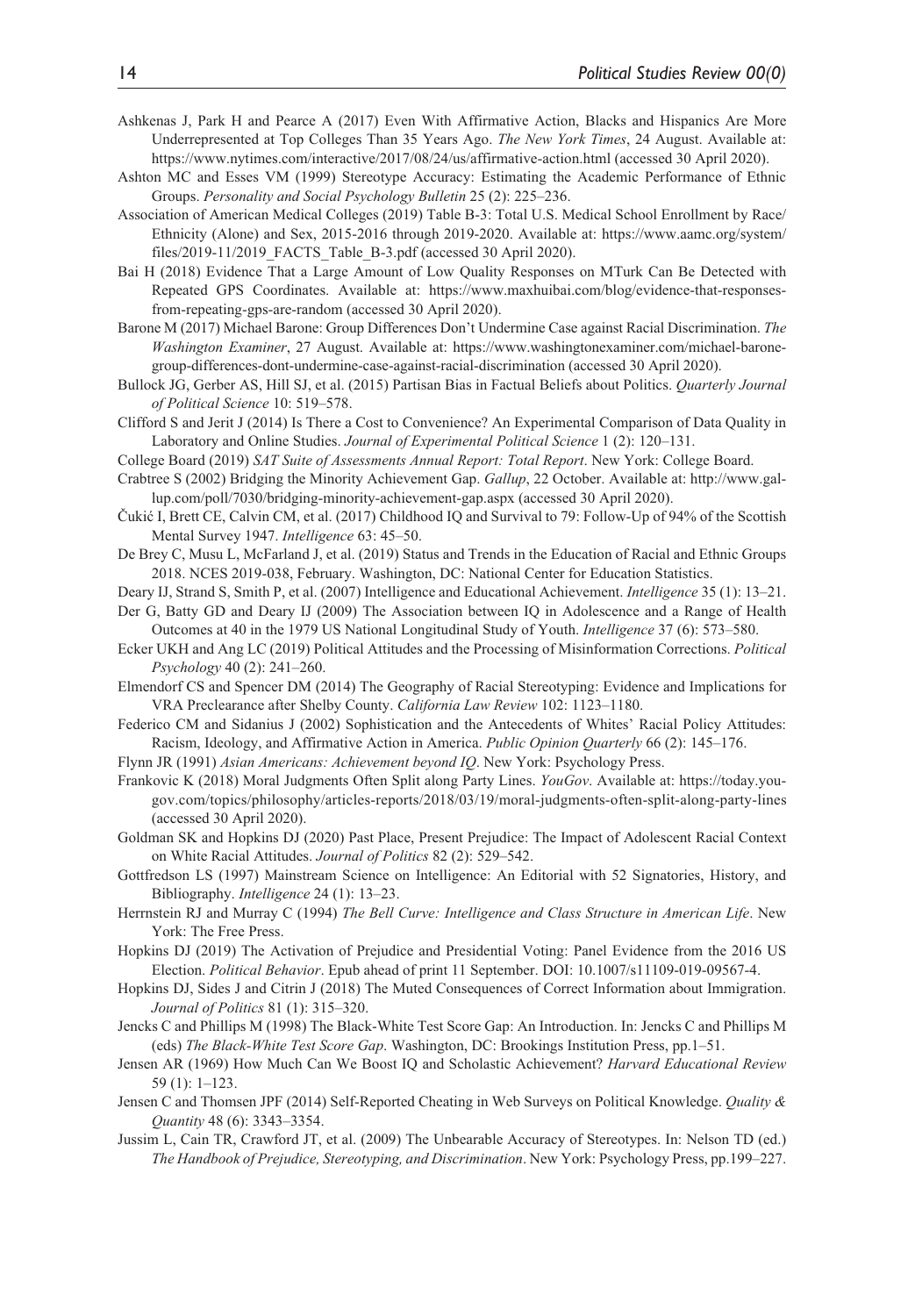- Kaplowitz SA, Fisher BJ and Broman CL (2003) How Accurate Are Perceptions of Social Statistics about Blacks and Whites? Effects of Race and Education. *Public Opinion Quarterly* 67: 237–243.
- Knuckey J and Kim M (2015) Racial Resentment, Old-Fashioned Racism, and the Vote Choice of Southern and Nonsouthern Whites in the 2012 US Presidential Election. *Social Science Quarterly* 96 (4): 905–922.
- Kraus MW, Rucker JM and Richeson JA (2017) Americans Misperceive Racial Economic Equality. *Proceedings of the National Academy of Sciences* 114 (39): 10324–10331.
- Krupnikov Y and Piston S (2015) Racial Prejudice, Partisanship, and White Turnout in Elections with Black Candidates. *Political Behavior* 37 (2): 397–418.
- Lauritsen JL, Heimer K and Lynch JP (2009) Trends in the Gender Gap in Violent Offending: New Evidence from the National Crime Victimization Survey. *Criminology* 47 (2): 361–399.
- Morgan RE (2017) Race and Hispanic Origin of Victims and Offenders, 2012-15. NCJ 250747, October. Washington, DC: Bureau of Justice Statistics.
- Morning A, Brückner H and Nelson A (2019) Socially Desirable Reporting and the Expression of Biological Concepts of Race. *Du Bois Review: Social Science Research on Race*. Epub ahead of print 14 October. DOI: 10.1017/S1742058X19000195.
- Murray C (2007) The Magnitude and Components of Change in the Black–White IQ Difference from 1920 to 1991: A Birth Cohort Analysis of the Woodcock–Johnson Standardizations. *Intelligence* 35 (4): 305–318.
- National Center for Health Statistics (2019) *Health, United States, 2018*. Hyattsville, MD: National Center for Health Statistics.
- Nisbett RE (2005) Heredity, Environment, and Race Differences in IQ: A Commentary on Rushton and Jensen (2005). *Psychology, Public Policy, and Law* 11 (2): 302–310.
- Oliver MB, Ramasubramanian S and Kim J (2007) Media and Racism. In: Roskos-Ewoldsen DR and Monahan JL (eds) *Communication and Social Cognition: Theories and Methods*. Mahwah, NJ: Erlbaum, pp.273– 291.
- Piston S (2010) How Explicit Racial Prejudice Hurt Obama in the 2008 Election. *Political Behavior* 32 (4): 431–451.
- Prior M, Sood G and Khanna K (2015) You Cannot Be Serious: The Impact of Accuracy Incentives on Partisan Bias in Reports of Economic Perceptions. *Quarterly Journal of Political Science* 10 (4): 489–518.
- R Core Team (2018) *R: A Language and Environment for Statistical Computing*. Vienna: R Foundation for Statistical Computing. Available at: https://www.R-project.org/
- Richardson K (2002) What IQ Tests Test. *Theory & Psychology* 12 (3): 283–314.
- Roth PL, Bevier CA, Bobko P, et al. (2001) Ethnic Group Differences in Cognitive Ability in Employment and Educational Settings: A Meta-analysis. *Personnel Psychology* 54 (2): 297–330.
- Scarborough WJ, Lambouths DL III and Holbrook AL (2019) Support of Workplace Diversity Policies: The Role of Race, Gender, and Beliefs about Inequality. *Social Science Research* 79: 194–210.
- Schaffner BF and Luks S (2018) Misinformation or Expressive Responding? What an Inauguration Crowd Can Tell Us about the Source of Political Misinformation in Surveys. *Public Opinion Quarterly* 82 (1): 135–147.
- Sides J (2016) Stories or Science? Facts, Frames, and Policy Attitudes. *American Politics Research* 44 (3): 387–414.
- Smith TW, Davern M, Freese J, et al. (2018.) *General Social Surveys, 1972-2016*. Chicago, IL: University of Chicago.
- Sood G (2011) GSS and ANES: Alike Yet Different. *Goji Berries*. Available at: https://web.archive.org/ web/20161010235941/http://gbytes.gsood.com/2011/01/01/gss-and-anes-a-pattern-of-difference/ (accessed 30 April 2020).
- StataCorp (2017) *Stata Statistical Software: Release 15*. College Station, TX: StataCorp.
- Strenze T (2007) Intelligence and Socioeconomic Success: A Meta-analytic Review of Longitudinal Research. *Intelligence* 35 (5): 401–426.
- Suhay E, Klasnja M and Rivero G (2020) Ideology of Affluence: Explanations for Inequality and Political Attitudes among Rich Americans. *Journal of Politics*. Epub ahead of print 22 July. DOI: 10.7910/DVN/ A3M7PY.
- Tran VC, Lee J and Huang TJ (2019) Revisiting the Asian Second-Generation Advantage. *Ethnic and Racial Studies* 42 (13): 2248–2269.
- Tuch SA and Hughes M (2011) Whites' Racial Policy Attitudes in the Twenty-First Century: The Continuing Significance of Racial Resentment. *The ANNALS of the American Academy of Political and Social Science* 634 (1): 134–152.